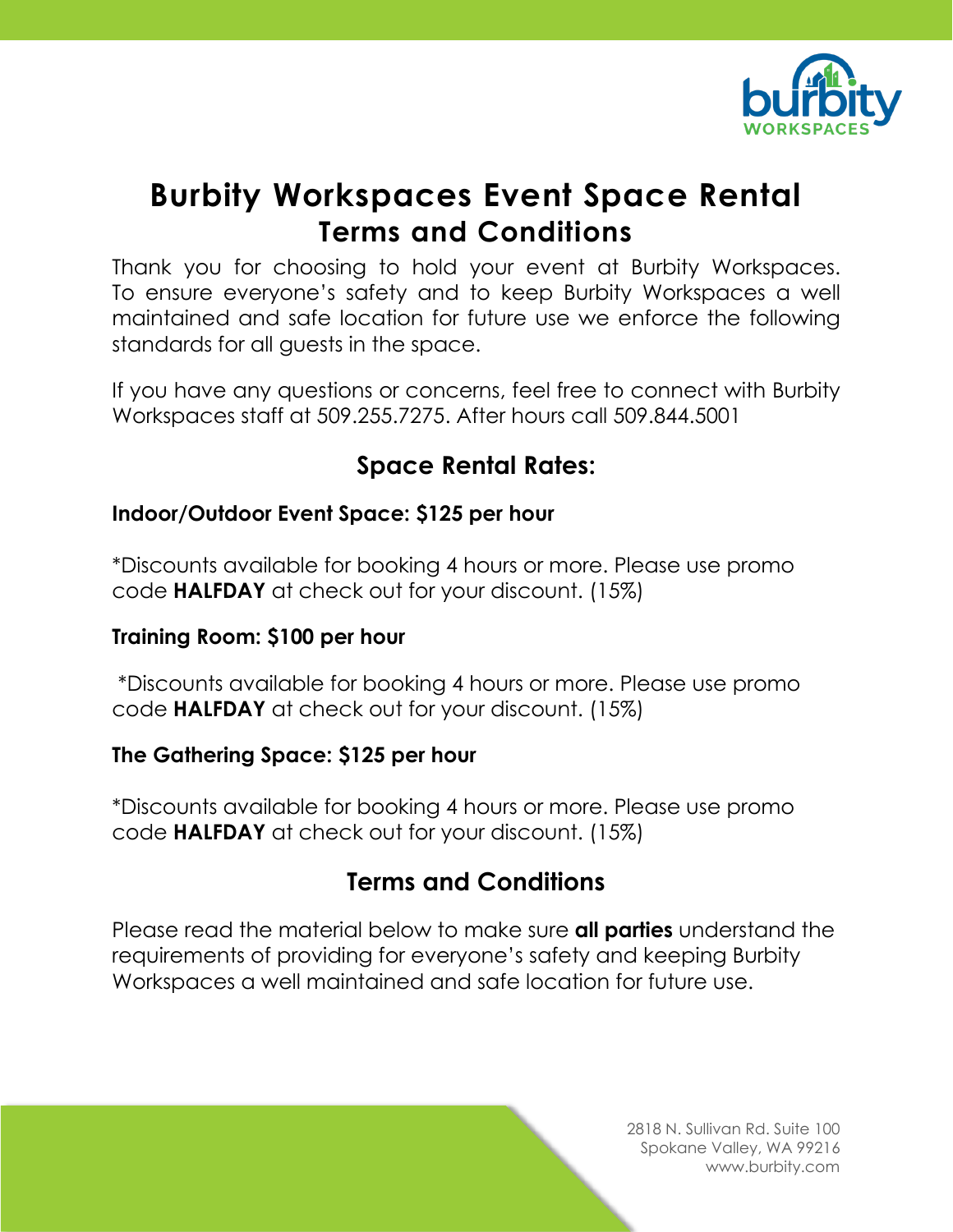

## **Rental Fees and Refunds:**

Payment in full is required for all reservations at the time of booking. When cancelling or rescheduling with 2 weeks advance notice a full refund will be issued to the form of payment on file.

Reservations cancelled with less than 2 weeks' notice, a 50% refund will be issued to the form of payment on file. Reservations cancelled within 48 hours of scheduled event will not be refunded. Reservations may be canceled or rescheduled only by **calling Burbity Workspaces at 509- 255-7275.** 

## **Overtime Charges:**

Events that run longer than the time reserved will be charged to the client's card on file at the standard **hourly rate**. (see rental rates) If breakout rooms are needed it is the responsibility of the Client to communicate this need and book additional space accordingly. Any use of additional spaces will be billed to Client.

Burbity Workspaces Client agrees to pay for any damages caused to Burbity Workspaces, its equipment, and property as a result of meetings or events.

## **What is included:**

**Coffee and filtered water** are available for you and your clients upon request at no additional charge. Please make arrangements **in advance** so we can be prepared to meet your needs. All cups, glasses and silverware are to be supplied by the client.

**Signs directing guests** from front entrance to event space.

2818 N. Sullivan Rd. Suite 100 Spokane Valley, WA 99216 www.burbity.com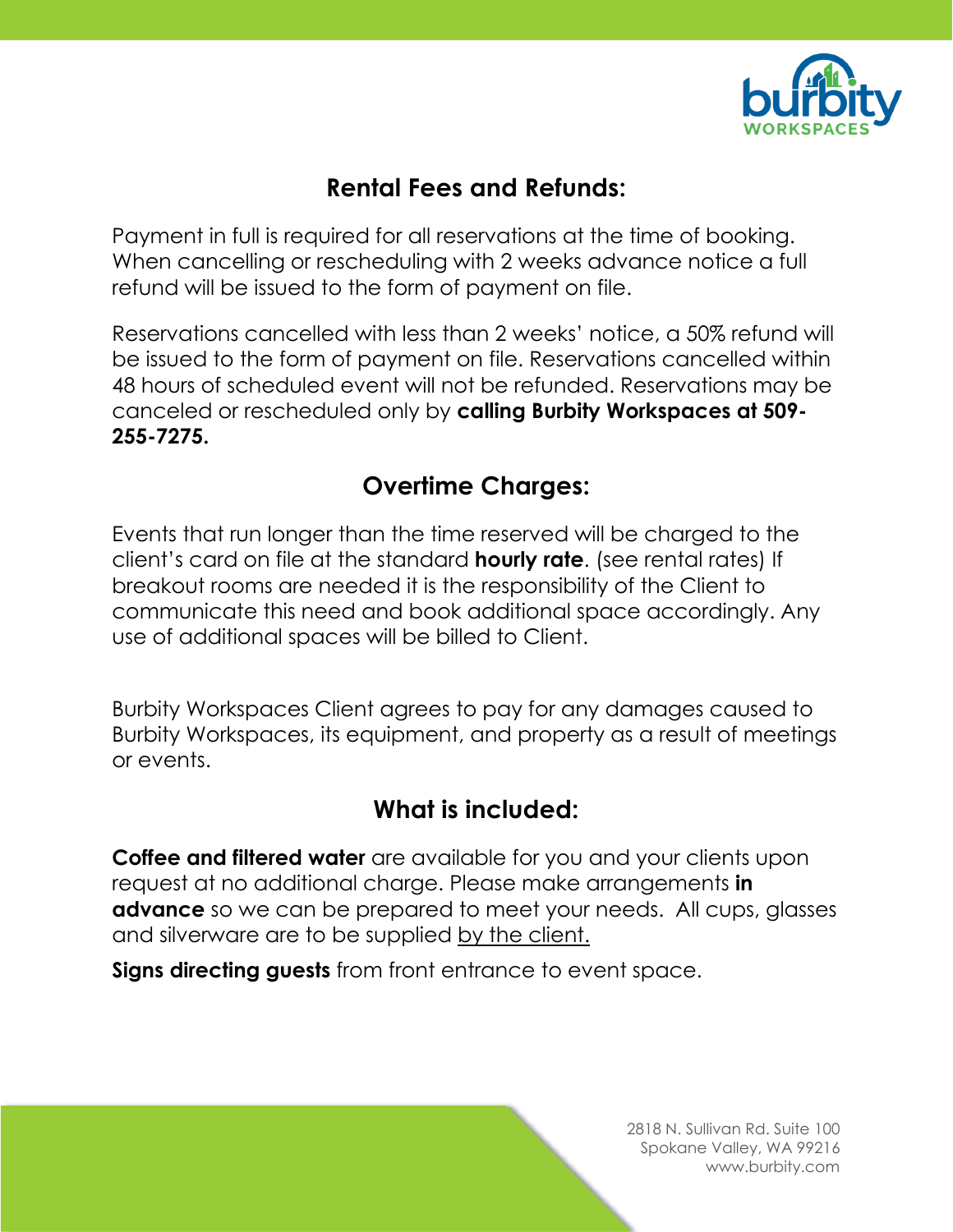

## **Additional Items Available Upon Request:**

- 2 Rolling Carts for unloading.
- 1 Wagon for unloading.
- 3 Six-foot folding tables.
- 1 Sandwich Board can be customized by you to your event.

### **Room Set-up:**

Fees include standard set-up with our in-house tables and seating. Please communicate any additional needs when booking the space. Group may bring their own equipment or rent from an outside vendor. Burbity Workspaces makes no guarantee of compatibility of outside equipment.

In order to help you be better prepared for your event, please connect with us to **schedule a trial run** to confirm all technology is compatible and ready to use.

## **Set up, Load-in/Load-out and Storage:**

#### **All set-up and tear down must take place within the designated time frame booked with Burbity Workspaces.**

If additional equipment is required, Client is responsible for arranging rental of equipment, set-up and break down. Burbity Workspaces is not responsible for checking in or handling any items brought into the facility by rental companies. All excess material (such as bubble wrap, boxes, hangers, plastic, etc.) created by deliveries must be removed and disposed of by rental company, client, or client's representative. Limited storage is available upon request for a fee. If additional equipment is required, group is responsible for arranging rental, delivery, set up and removal.

> 2818 N. Sullivan Rd. Suite 100 Spokane Valley, WA 99216 www.burbity.com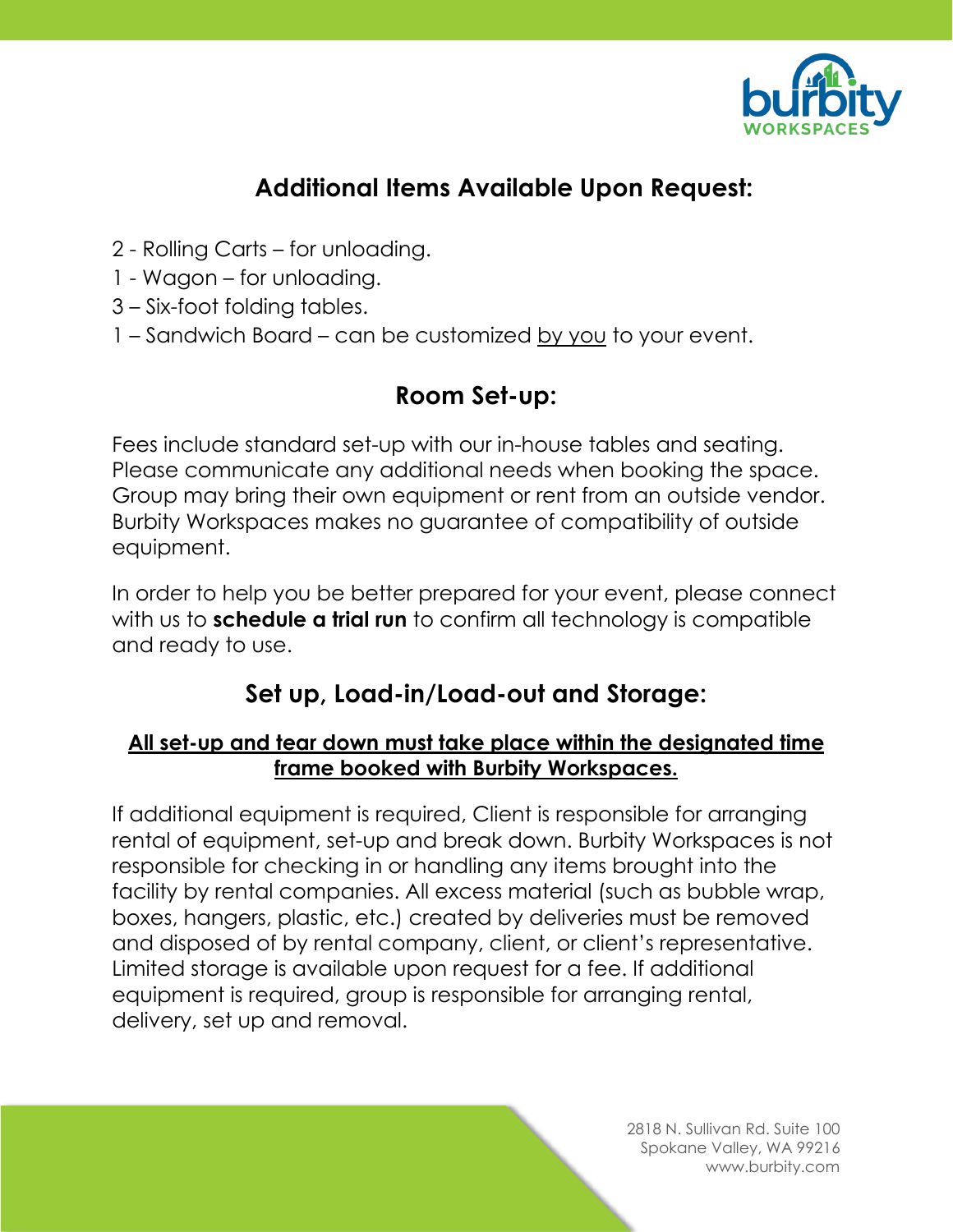

## **Conduct:**

**No smoking** or vaping indoors is permitted. Smoking is permitted outside in designated areas. Please use designated receptacles for waste.

## **Clean up and trash removal:**

- Wipe down all counters/tables cleaning supplies under the sink in the Indoor/Outdoor Space and under the podium in the Training Room.
- Remove trash Dumpsters are available in the parking lot behind the wood fencing. One dumpster for recycling and one for all other trash.
- Sweep the floor as needed Broom is next to refrigerator.
- Check the refrigerator for any stored food from your event.
- Remove all personal belongings.
- Please leave the room as you found it.

Failure to pick up trash or leave the room in reasonably clean condition will result in and **additional cleaning fee of \$125.00** and will be charged to the client's credit card on file. Instructions for clean-up are also provided in the space on the counter.

## **Liability:**

The Renter shall indemnify, defend, and hold harmless Burbity Workspaces and its officers, directors, employees, and agents from and against any and all demands, claims, damages to persons or property, losses, and liabilities, including reasonable attorney's fees (collectively "Claims") arising out of or caused by Renter's negligence in

> 2818 N. Sullivan Rd. Suite 100 Spokane Valley, WA 99216 www.burbity.com